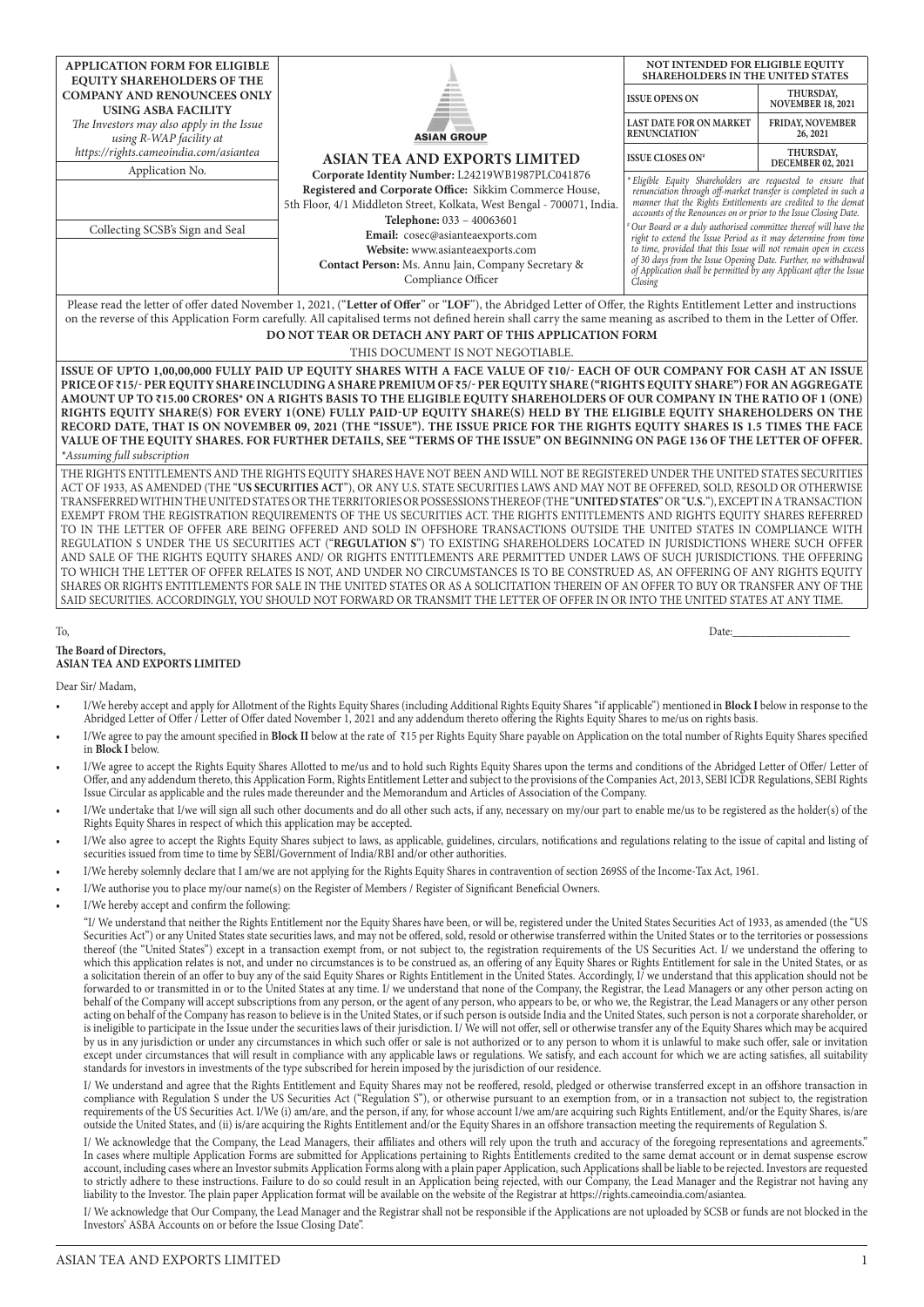# **1. NAME AND CONTACT DETA**

| ı.  | NAME AND CONTACT DETAILS OF APPLICANT                                                                                                                                                                                                                                                                                                                                                                                                                                                                                                                                         |                |                                                                                                                              |  |                                              |               |                                           |  |                        |  |                      |  |  |  |                               |  |  |
|-----|-------------------------------------------------------------------------------------------------------------------------------------------------------------------------------------------------------------------------------------------------------------------------------------------------------------------------------------------------------------------------------------------------------------------------------------------------------------------------------------------------------------------------------------------------------------------------------|----------------|------------------------------------------------------------------------------------------------------------------------------|--|----------------------------------------------|---------------|-------------------------------------------|--|------------------------|--|----------------------|--|--|--|-------------------------------|--|--|
|     | Name of Sole/First Applicant                                                                                                                                                                                                                                                                                                                                                                                                                                                                                                                                                  |                |                                                                                                                              |  |                                              |               |                                           |  |                        |  |                      |  |  |  |                               |  |  |
|     | Name of Second Applicant                                                                                                                                                                                                                                                                                                                                                                                                                                                                                                                                                      |                |                                                                                                                              |  |                                              |               |                                           |  |                        |  |                      |  |  |  |                               |  |  |
|     | Name of Third Applicant                                                                                                                                                                                                                                                                                                                                                                                                                                                                                                                                                       |                |                                                                                                                              |  |                                              |               |                                           |  |                        |  |                      |  |  |  |                               |  |  |
|     | <b>Indian Address:</b>                                                                                                                                                                                                                                                                                                                                                                                                                                                                                                                                                        |                |                                                                                                                              |  |                                              |               |                                           |  |                        |  |                      |  |  |  |                               |  |  |
|     |                                                                                                                                                                                                                                                                                                                                                                                                                                                                                                                                                                               |                |                                                                                                                              |  |                                              |               |                                           |  |                        |  |                      |  |  |  |                               |  |  |
|     | Email:                                                                                                                                                                                                                                                                                                                                                                                                                                                                                                                                                                        |                |                                                                                                                              |  |                                              |               |                                           |  |                        |  |                      |  |  |  |                               |  |  |
|     | Telephone/Mobile No.                                                                                                                                                                                                                                                                                                                                                                                                                                                                                                                                                          |                |                                                                                                                              |  |                                              |               |                                           |  |                        |  |                      |  |  |  |                               |  |  |
|     |                                                                                                                                                                                                                                                                                                                                                                                                                                                                                                                                                                               |                |                                                                                                                              |  |                                              |               |                                           |  |                        |  |                      |  |  |  |                               |  |  |
| 2.  | PERMANENT ACCOUNT NUMBER (PAN)<br><b>Sole/First Applicant</b>                                                                                                                                                                                                                                                                                                                                                                                                                                                                                                                 |                |                                                                                                                              |  |                                              |               |                                           |  |                        |  |                      |  |  |  |                               |  |  |
|     |                                                                                                                                                                                                                                                                                                                                                                                                                                                                                                                                                                               |                |                                                                                                                              |  |                                              |               |                                           |  |                        |  |                      |  |  |  |                               |  |  |
|     | <b>Second Applicant</b>                                                                                                                                                                                                                                                                                                                                                                                                                                                                                                                                                       |                |                                                                                                                              |  |                                              |               |                                           |  |                        |  |                      |  |  |  |                               |  |  |
|     | <b>Third Applicant</b>                                                                                                                                                                                                                                                                                                                                                                                                                                                                                                                                                        |                |                                                                                                                              |  |                                              |               |                                           |  |                        |  |                      |  |  |  |                               |  |  |
| 3.  | <b>TYPE OF APPLICANTS (Please tick <math>\checkmark</math>):</b> Resident<br>Note: Non-resident Applicants applying on non-repatriation basis should select "Resident".                                                                                                                                                                                                                                                                                                                                                                                                       |                |                                                                                                                              |  |                                              |               | Non-Resident                              |  |                        |  |                      |  |  |  |                               |  |  |
| 4.  | <b>DEPOSITORY ACCOUNT DETAILS</b> : please provide your DP ID and Client ID (Please tick $\checkmark$ for NSDL or CDSL):                                                                                                                                                                                                                                                                                                                                                                                                                                                      |                |                                                                                                                              |  |                                              |               |                                           |  |                        |  |                      |  |  |  | CDSL                          |  |  |
|     | For NSDL enter 8 digit DP ID followed by 8 digit Client ID / For CDSL enter 16 digit Client ID.                                                                                                                                                                                                                                                                                                                                                                                                                                                                               |                |                                                                                                                              |  |                                              |               |                                           |  |                        |  |                      |  |  |  |                               |  |  |
|     |                                                                                                                                                                                                                                                                                                                                                                                                                                                                                                                                                                               |                |                                                                                                                              |  |                                              |               |                                           |  |                        |  |                      |  |  |  |                               |  |  |
|     | Note: Allotment of Rights Equity Shares shall be made in dematerialized form only.                                                                                                                                                                                                                                                                                                                                                                                                                                                                                            |                |                                                                                                                              |  |                                              |               |                                           |  |                        |  |                      |  |  |  |                               |  |  |
| 5.  | <b>APPLICATION DETAILS</b><br>Rights Equity Shares (Including Additional Rights Equity Shares) applied for [Block I]                                                                                                                                                                                                                                                                                                                                                                                                                                                          |                |                                                                                                                              |  |                                              |               |                                           |  |                        |  |                      |  |  |  |                               |  |  |
|     |                                                                                                                                                                                                                                                                                                                                                                                                                                                                                                                                                                               |                |                                                                                                                              |  |                                              |               |                                           |  |                        |  |                      |  |  |  |                               |  |  |
|     |                                                                                                                                                                                                                                                                                                                                                                                                                                                                                                                                                                               |                | Total amount payable on application $\overline{x}$ 15/- per Rights Equity Share [Block II] = [Block I] x $\overline{x}$ 15/- |  |                                              |               |                                           |  |                        |  |                      |  |  |  |                               |  |  |
|     |                                                                                                                                                                                                                                                                                                                                                                                                                                                                                                                                                                               | (₹ in Figures) |                                                                                                                              |  |                                              |               |                                           |  |                        |  | $(\bar{z}$ in Words) |  |  |  |                               |  |  |
|     |                                                                                                                                                                                                                                                                                                                                                                                                                                                                                                                                                                               |                |                                                                                                                              |  |                                              |               |                                           |  |                        |  |                      |  |  |  |                               |  |  |
| 6.  | PAYMENT DETAILS [IN CAPITAL LETTERS]                                                                                                                                                                                                                                                                                                                                                                                                                                                                                                                                          |                |                                                                                                                              |  |                                              |               |                                           |  |                        |  |                      |  |  |  |                               |  |  |
|     | Amount Blocked ( $\bar{\tau}$ in figures) :                                                                                                                                                                                                                                                                                                                                                                                                                                                                                                                                   |                |                                                                                                                              |  |                                              |               | $(\bar{z}$ in words)                      |  |                        |  |                      |  |  |  |                               |  |  |
|     |                                                                                                                                                                                                                                                                                                                                                                                                                                                                                                                                                                               |                |                                                                                                                              |  |                                              |               |                                           |  |                        |  |                      |  |  |  |                               |  |  |
|     | <b>ASBA BANK Account No.</b>                                                                                                                                                                                                                                                                                                                                                                                                                                                                                                                                                  |                |                                                                                                                              |  |                                              |               |                                           |  |                        |  |                      |  |  |  |                               |  |  |
|     | Name of ASBA Bank Account Holder : Name of ASBA Bank Account Holder :                                                                                                                                                                                                                                                                                                                                                                                                                                                                                                         |                |                                                                                                                              |  |                                              |               |                                           |  |                        |  |                      |  |  |  |                               |  |  |
|     | <b>SCSB Name and Address :__</b>                                                                                                                                                                                                                                                                                                                                                                                                                                                                                                                                              |                |                                                                                                                              |  |                                              |               |                                           |  |                        |  |                      |  |  |  |                               |  |  |
|     | I/We authorise the SCSB to block the amount specified above as part of the ASBA process. I/We confirm that I/we are making the payment towards my/our<br>Application through my/ our bank account only and not using any third party bank account for making such payment. Further, I/we confirm that the ASBA<br>Account is held in my/our own name.<br>SIGNATURE OF ASBA BANK ACCOUNT HOLDER                                                                                                                                                                                |                |                                                                                                                              |  |                                              |               |                                           |  |                        |  |                      |  |  |  |                               |  |  |
|     | Sole/First Account Holder                                                                                                                                                                                                                                                                                                                                                                                                                                                                                                                                                     |                |                                                                                                                              |  |                                              |               | Second Joint Account Holder               |  |                        |  |                      |  |  |  | Third Joint Account Holder    |  |  |
|     | Note: Signature(s) as per the specimen recorded with the SCSB. In case of joint shareholders, all the joint shareholders must sign in the same sequence as per                                                                                                                                                                                                                                                                                                                                                                                                                |                |                                                                                                                              |  |                                              |               |                                           |  |                        |  |                      |  |  |  |                               |  |  |
|     | specimen recorded with the SCSB.                                                                                                                                                                                                                                                                                                                                                                                                                                                                                                                                              |                |                                                                                                                              |  |                                              |               |                                           |  |                        |  |                      |  |  |  |                               |  |  |
| 7.  | SIGNATURE OF APPLICANT(S)                                                                                                                                                                                                                                                                                                                                                                                                                                                                                                                                                     |                |                                                                                                                              |  |                                              |               |                                           |  |                        |  |                      |  |  |  |                               |  |  |
|     | I/We hereby confirm that I/We have read, understood and accept the terms and conditions of this Application Form, Rights Entitlement Letter, Abridged<br>Letter of Offer/Letter of Offer dated November 1, 2021 and any addenda thereto. I/We hereby confirm that I/We have read the Instructions for filling up this<br>Application Form given overleaf. I/We understand that in case of Allotment of Rights Equity Shares to me/ us, my/our Beneficiary Account as mentioned in this<br>Application Form would get credited to the extent of allotted Rights Equity Shares. |                |                                                                                                                              |  |                                              |               |                                           |  |                        |  |                      |  |  |  |                               |  |  |
|     |                                                                                                                                                                                                                                                                                                                                                                                                                                                                                                                                                                               |                |                                                                                                                              |  |                                              |               |                                           |  |                        |  |                      |  |  |  |                               |  |  |
|     | Sole/First Applicant<br>Note: Signature(s) as per the specimen recorded with the Depository. In case of joint shareholders, all the joint shareholders must sign in the same sequence as<br>per specimen recorded with the Depository.                                                                                                                                                                                                                                                                                                                                        |                |                                                                                                                              |  |                                              |               |                                           |  | Second Joint Applicant |  |                      |  |  |  | Third Joint Applicant         |  |  |
|     |                                                                                                                                                                                                                                                                                                                                                                                                                                                                                                                                                                               |                |                                                                                                                              |  | ASIAN TEA AND EXPORTS LIMITED - RIGHTS ISSUE |               | <b>ACKNOWLEDGEMENT SLIP FOR APPLICANT</b> |  |                        |  |                      |  |  |  |                               |  |  |
|     | <b>Received from</b>                                                                                                                                                                                                                                                                                                                                                                                                                                                                                                                                                          |                |                                                                                                                              |  |                                              |               |                                           |  |                        |  |                      |  |  |  | APPLICATION FORM NO.          |  |  |
| PAN |                                                                                                                                                                                                                                                                                                                                                                                                                                                                                                                                                                               |                |                                                                                                                              |  |                                              |               |                                           |  |                        |  |                      |  |  |  |                               |  |  |
|     | DP ID and Client ID<br>Amount blocked                                                                                                                                                                                                                                                                                                                                                                                                                                                                                                                                         |                |                                                                                                                              |  |                                              | Bank &        |                                           |  |                        |  |                      |  |  |  | Collecting SCSB's Sign & Seal |  |  |
|     | $(\overline{\zeta}$ in figures)                                                                                                                                                                                                                                                                                                                                                                                                                                                                                                                                               |                |                                                                                                                              |  |                                              | <b>Branch</b> |                                           |  |                        |  |                      |  |  |  |                               |  |  |

**ASBA Account No.** Date \_\_\_\_\_\_\_\_\_\_\_\_\_\_\_\_\_\_\_\_\_\_\_\_

**Tel. / Mobile No. Email Id:**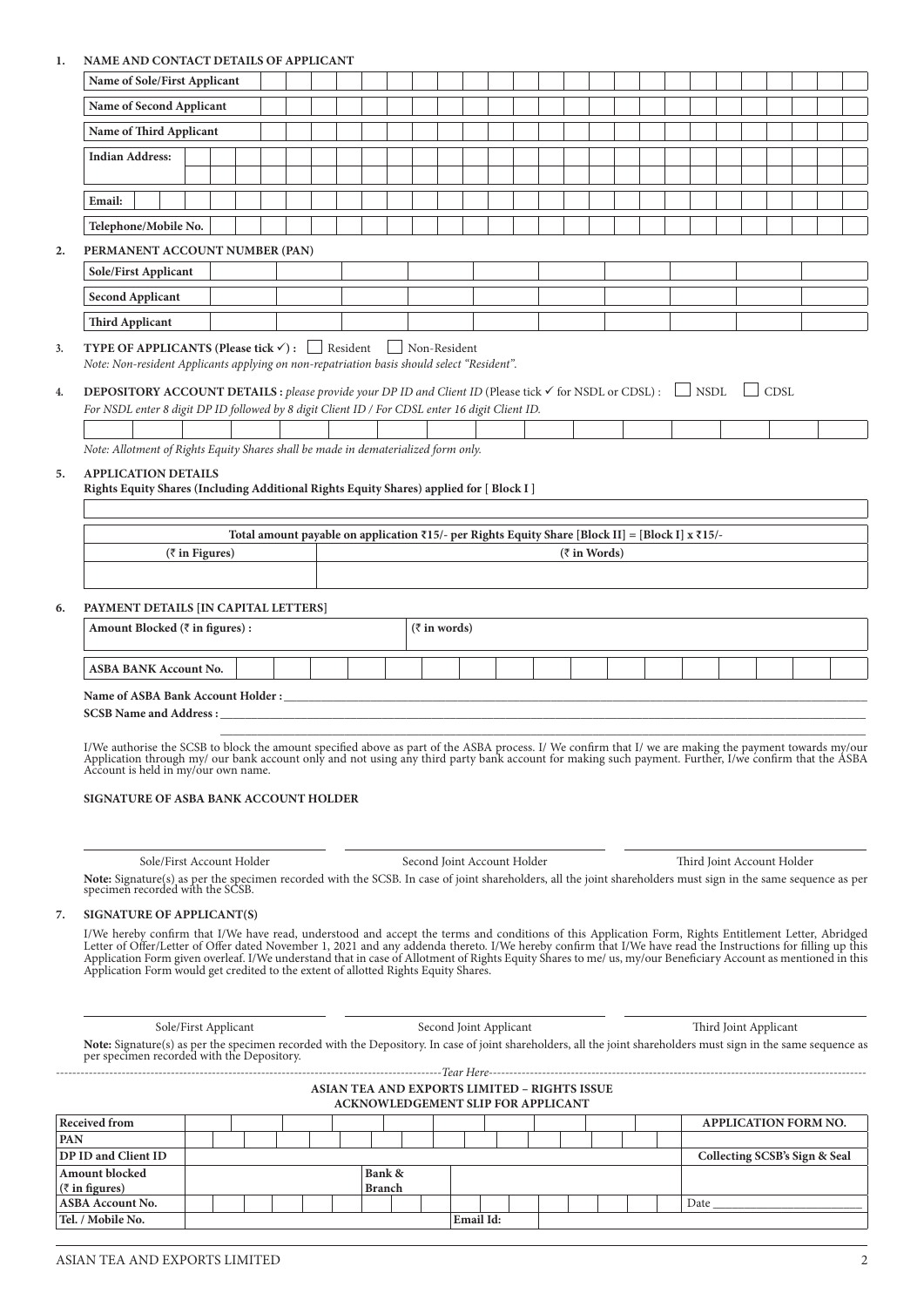- **GENERAL INSTRUCTIONS**
- (a) Please read the instructions printed on the Application Form carefully.
- (b) The Application Form can be used by both the Eligible Equity Shareholders and the Renouncees.
- (c) Please read the Letter of Offer, and any addenda thereto carefully to understand the Application process and applicable settlement process. All references in this Application Form to the "Abridged Letter of Offer" are to the Abridged Letter of Offer read together with the Letter of Offer and any addenda thereto. For accessing the Letter of Offer, the Abridged Letter of Offer, and any addenda thereto and the Application Form, please refer to the links provided below on page 4 of this Application Form.
- In accordance with Regulation 76 of the SEBI ICDR Regulations, SEBI Rights Issue Circulars and ASBA Circulars, all Investors desiring to make an Application **in this Issue are mandatorily required to use the ASBA process. However, due to the impact of COVID-19 pandemic and lockdown measures undertaken by the Government of India and pursuant to May 6 – Rights Issue Circular and July 24 – Rights Issue Circular, an optional non-cash method has also been instituted only for the resident Investors in this Issue, i.e. R-WAP. Investors should carefully read the provisions applicable to such Applications before making their Application through ASBA or using the R-WAP. For details, see "Procedure for Application through the ASBA Process" and "Procedure for Application through the R-WAP" on page 147 and 147, respectively of the Letter of Offer.**
- (e) Applications should be (i) submitted to the Designated Branch of the SCSB or made online/electronic through the website of the SCSBs (if made available by such SCSB) for authorising such SCSB to block Application Money payable on the Application in their respective ASBA Accounts or (ii) filled on the R-WAP. Please note that on the Issue Closing Date for (i) Applications through ASBA process will be uploaded until 5.00 p.m. (Indian Standard Time) or such extended time as permitted by the Stock Exchanges and (ii) the R-WAP facility will be available until 5.00 pm (India Standard Time) or such extended time as permitted by the Stock Exchanges.
- (f) Please note that in accordance with Regulation 77A of the SEBI ICDR Regulations read with the SEBI Rights Issue Circulars, the credit of Rights Entitlements and Allotment of Rights Equity Shares shall be made in dematerialised form only. Accordingly, Eligible Equity Shareholders holding Equity Shares in physical form as on Record Date and desirous of subscribing to Rights Equity Shares in this Issue are advised to furnish the details of their demat account to the Registrar or our Company at least two Working Days prior to the Issue Closing Date, to enable the credit of their Rights Entitlements in their respective demat accounts at least one day before the Issue Closing Date. For further details, see "*Procedure for Application*" beginning on page 151 of the Letter of Offer.
- (g) Application should be complete in all respects. The Application Form found incomplete with regard to any of the particulars required to be given therein, and/or which are not completed in conformity with the terms of the Letter of Offer, the Abridged Letter of Offer, the Rights Entitlement Letter and the Application Form are liable to be rejected. The Application Form must be filled in English.
- In case of non-receipt of Application Form, Application can be made on plain paper mentioning all necessary details as mentioned under the section "Application on Plain Paper under ASBA process" on page 149.
- (i) An Investor, wishing to participate in this Issue through the ASBA facility, is required to have an ASBA enabled bank account with an SCSB, prior to making the Application.
- (j) In case of Application through R-WAP, the Investors should enable the internet banking or UPI facility of their respective bank accounts.
- (k) Applications should be (i) submitted to the Designated Branch of the SCSB or made online/electronic through the website of the SCSBs (if made available by such SCSB) for authorising such SCSB to block Application Money payable on the Application in their respective ASBA Accounts, or (ii) filled on the R-WAP. Please note that on the Issue Closing Date, (i) Applications through ASBA process will be uploaded until 5.00 p.m. (Indian Standard Time) or such extended time as permitted by the Stock Exchanges, and (ii) the R-WAP facility will be available until 5.00 p.m. (Indian Standard Time) or such extended time as permitted by the Stock Exchanges.
- (l) Applications should not be submitted to the Bankers to the Issue or Escrow Collection Bank (assuming that such Escrow Collection Bank is not an SCSB), our Company or the Registrar or the Lead Manager.
- (m) In case of Application through ASBA facility, Investors are required to provide necessary details, including details of the ASBA Account, authorization to the SCSB to block an amount equal to the Application Money in the ASBA Account mentioned in the Application Form.
- (n) All Applicants, and in the case of Application in joint names, each of the joint Applicants, should mention their PAN allotted under the Income-tax Act, irrespective of the amount of the Application. Except for Applications on behalf of the Central or the State Government, the residents of Sikkim and the officials appointed by the courts, Applications without PAN will be considered incomplete and are liable to be rejected. With effect from August 16, 2010, the demat accounts for Investors for which PAN details have not been verified shall be "suspended for credit" and no Allotment and credit of Rights Equity Shares pursuant to this Issue shall be made into the accounts of such Investors.
- (o) In case of Application through ASBA facility, all payments will be made only by blocking the amount in the ASBA Account. Furthermore, in case of Applications submitted using the R-WAP facility, payments shall be made using internet banking or UPI facility. Cash payment or payment by cheque or demand draft or pay order or NEFT or RTGS or through any other mode is not acceptable for application through ASBA process. In case payment is made in contravention of this, the Application will be deemed invalid and the Application Money will be refunded and no interest will be paid thereon.
- (p) For physical Applications through ASBA at Designated Branches of SCSB, signatures should be either in English or Hindi or in any other language specified in the Eighth Schedule to the Constitution of India. Signatures other than in any such language or thumb impression must be attested by a Notary Public or a Special Executive Magistrate under his/her official seal. The Investors must sign the Application as per the specimen signature recorded with the SCSB.
- (q) In case of joint holders and physical Applications through ASBA process, all joint holders must sign the relevant part of the Application Form in the same order and as per the specimen signature(s) recorded with the SCSB. In case of joint Applicants, reference, if any, will be made in the first Applicant's name and all communication will be addressed to the first Applicant.
- All communication in connection with Application for the Rights Equity Shares, including any change in address of the Eligible Equity Shareholders should be addressed to the Registrar prior to the date of Allotment in this Issue quoting the name of the first/sole Applicant, folio numbers/DP ID and Client ID and Application Form number, as applicable. In case of any change in address of the Eligible Equity Shareholders, the Eligible Equity Shareholders should also send the intimation for such change to the respective depository participant, or to our Company or the Registrar in case of Eligible Equity Shareholders holding Shares in physical form.
- (s) Please note that subject to SCSBs complying with the requirements of SEBI Circular No. CIR/CFD/DIL/13/2012 dated September 25, 2012 within the periods stipulated therein, Applications made through ASBA facility may be submitted at the Designated Branches of the SCSBs. Application through ASBA facility in electronic mode will only be available with such SCSBs who provide such facility.
- In terms of the SEBI circular CIR/CFD/DIL/1/2013 dated January 2, 2013, it is clarified that for making applications by banks on their own account using ASBA facility, SCSBs should have a separate account in own name with any other SEBI registered SCSB(s). Such account shall be used solely for the purpose of making application in public/ rights issues and clear demarcated funds should be available in such account for ASBA applications.
- (u) Investors are required to ensure that the number of Rights Equity Shares applied for by them do not exceed the prescribed limits under the applicable law.
- (v) An Applicant being an OCB is required not to be under the adverse notice of the RBI and must submit approval from RBI for applying in this Issue.
- (w) Only persons outside restricted jurisdictions and who are eligible to subscribe for Rights Entitlement and Rights Equity Shares under applicable securities laws are eligible to participate.